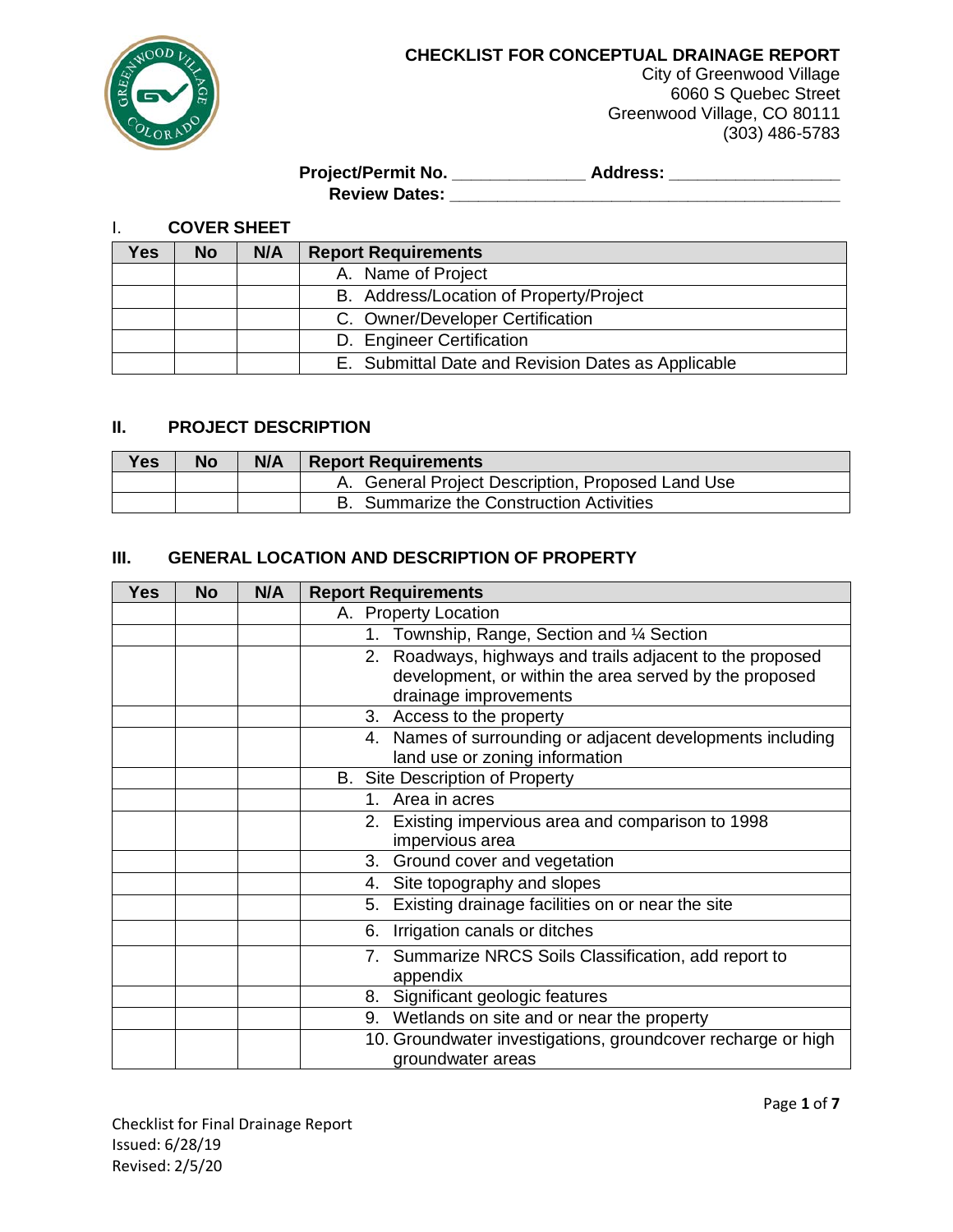

City of Greenwood Village 6060 S Quebec Street Greenwood Village, CO 80111 (303) 486-5783

|  | 11. Drainage patterns that influence the site including: |
|--|----------------------------------------------------------|
|  | a. Historical drainage patterns                          |
|  | b. Existing drainage patterns                            |
|  | c. Offsite drainage flowing onto the project             |
|  | d. Drainage system downstream of the project             |
|  | 12. Floodplains delineated by UDFCD FHAD Studies or on   |
|  | <b>FEMA FIRM Maps</b>                                    |

## **IV. PREVIOUS DRAINAGE REPORTS**

| Yes | <b>No</b> | N/A | <b>Report Requirements</b>                                                                                                                                               |
|-----|-----------|-----|--------------------------------------------------------------------------------------------------------------------------------------------------------------------------|
|     |           |     | A. Major Drainage Basins                                                                                                                                                 |
|     |           |     | 1. Reference all drainageway planning or flood hazard area<br>delineation studies that affect the project such as UDFCD<br>FHAD Studies, Outfall System Planning Studies |
|     |           |     | 2. Discuss the effects of these studies on the proposed<br>project, including existing conditions, need for<br>improvements and impact on proposed development.          |
|     |           |     | <b>B.</b> Project Drainage                                                                                                                                               |
|     |           |     | 1. Reference previous site-specific drainage studies                                                                                                                     |
|     |           |     | 2. Discuss impact of previous studies impact on the project<br>and offsite runoff flowing to the project                                                                 |

# **V. DESIGN CRITERIA**

| Yes | <b>No</b> | N/A | <b>Report Requirements</b>                                        |
|-----|-----------|-----|-------------------------------------------------------------------|
|     |           |     | A. List applicable criteria and optional provisions selected when |
|     |           |     | applicable including GVDCM and or USDCM. Discuss tables,          |
|     |           |     | figures, charts, details that will be used                        |
|     |           |     | B. Hydrology                                                      |
|     |           |     | 1. Runoff calculations method(s)                                  |
|     |           |     | Design storm recurrence intervals<br>2.                           |
|     |           |     | Design rainfall<br>3.                                             |
|     |           |     | Flood attenuation/Storage calculation method(s)<br>4.             |
|     |           |     | Flood attenuation/Release rate calculation method(s)<br>5.        |
|     |           |     | C. Hydraulics                                                     |
|     |           |     | Methods used to determine conveyance facility capabilities        |
|     |           |     | 2. Hydraulic grade line calculation method and discussion of      |
|     |           |     | loss of coefficients                                              |
|     |           |     | Methods used to calculate water surface profiles<br>3.            |
|     |           |     | 4. Allowable street capacity                                      |
|     |           |     | D. Water Quality Enhancement                                      |
|     |           |     | <b>Discuss proposed BMPs</b><br>1.                                |
|     |           |     | Identify design procedures and WQCV                               |

Page **2** of **7**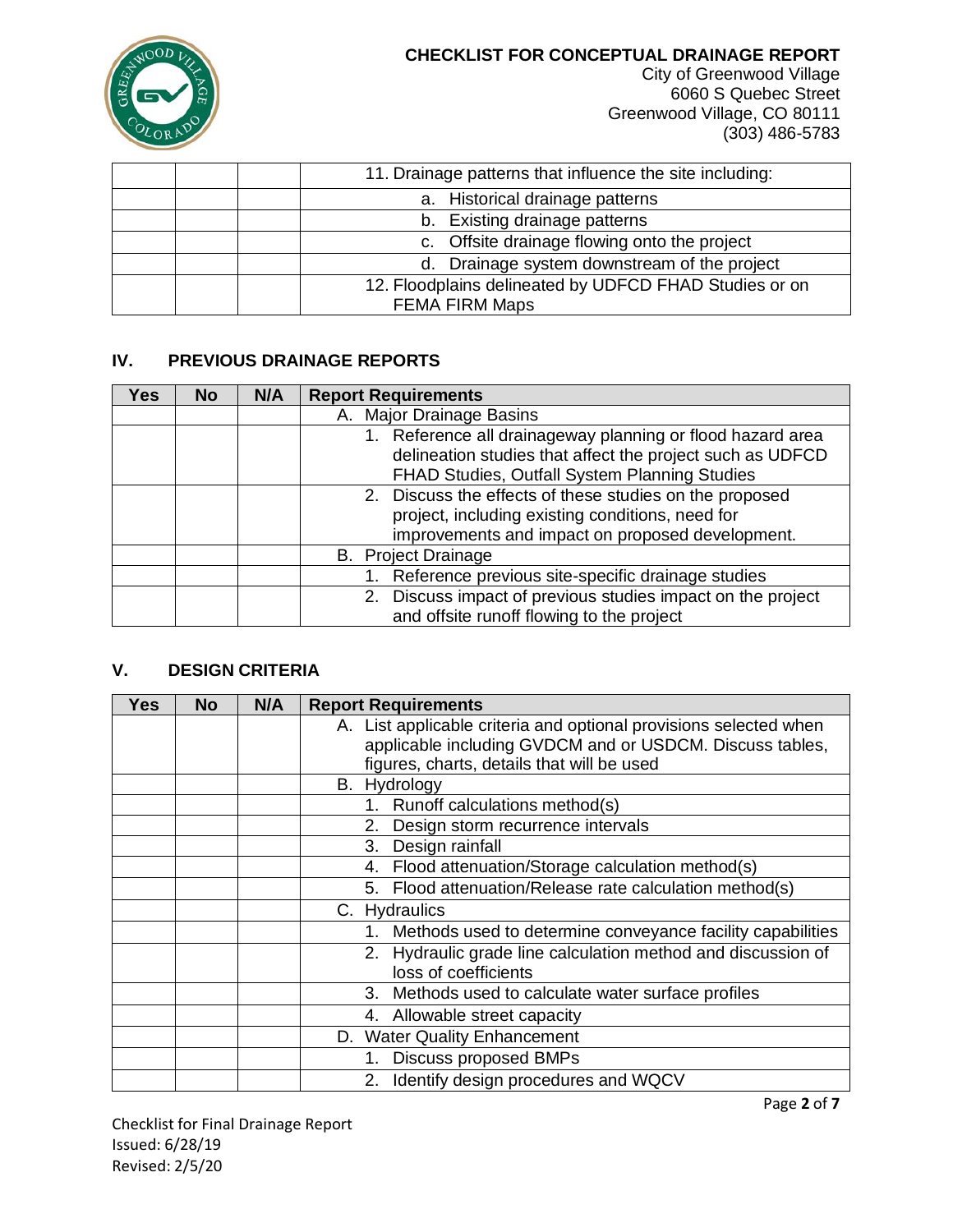

City of Greenwood Village 6060 S Quebec Street Greenwood Village, CO 80111 (303) 486-5783

| 3. Discuss proposed source controls for site activities     |
|-------------------------------------------------------------|
| E. Groundwater Investigation                                |
| 1. Discuss groundwater investigations and results           |
| Identify potential groundwater issues and remediation<br>2. |
| measures                                                    |

## **VI. DRAINAGE DESIGN**

| <b>Yes</b> | <b>No</b> | N/A | <b>Report Requirements</b>                                       |
|------------|-----------|-----|------------------------------------------------------------------|
|            |           |     | A. Proposed Drainage Plan                                        |
|            |           |     | Tier Classification Assessment in accordance with Table 1-<br>1. |
|            |           |     | 1 of the Greenwood Village Drainage Criteria Manual              |
|            |           |     | 2. Square feet of increased or decrease impervious area for      |
|            |           |     | the project area of disturbance                                  |
|            |           |     | 3.<br>Area of disturbance                                        |
|            |           |     | 4. Wetland requirements                                          |
|            |           |     | 5. Floodplain requirements                                       |
|            |           |     | 6. Water quality requirements outside and/or inside the          |
|            |           |     | Cherry Creek Reservoir Basin                                     |
|            |           |     | 7. Discuss the application of the Four Step Process (Section     |
|            |           |     | 15.3.1 of the DCM)                                               |
|            |           |     | Discuss the approach to stormwater quality management<br>8.      |
|            |           |     | including; runoff reduction, onsite treatment, regional/sub-     |
|            |           |     | regional treatment (Section 15.3.2 of the DCM)                   |
|            |           |     | 9. Discuss the base design standards selected for the project    |
|            |           |     | (Section 15.3.3 of the DCM)                                      |
|            |           |     | B. Discuss general conveyance concepts                           |
|            |           |     | 1. Proposed drainage paths and patterns                          |
|            |           |     | 2. Tributary basins and areas, peak flow rate at design points   |
|            |           |     | 3. Storm sewer layout, including inlet and pipe locations        |
|            |           |     | 4. Storm sewer outfall locations                                 |
|            |           |     | 5. Discuss how runoff is conveyed from all outfalls to the       |
|            |           |     | nearest major drainageway, including the flow path,              |
|            |           |     | 6. Open channel and swale layout, low flow and trickle           |
|            |           |     | channel                                                          |
|            |           |     | 7. Downstream facilities impacted by project and offsite         |
|            |           |     | facility for the conveyance of minor and major flows to the      |
|            |           |     | major drainageway                                                |
|            |           |     | 8. Maintenance of the facilities and easements and tracts that   |
|            |           |     | are required for stormwater conveyance                           |
|            |           |     | 9. Offsite conveyance facilities needed for the conveyance of    |
|            |           |     | minor and major flows to the major drainageway                   |
|            |           |     | C. Flood Attenuation/Water Quality Facilities                    |
|            |           |     | Provide pond layout<br>1.                                        |
|            |           |     | 2. Provide pond outfall                                          |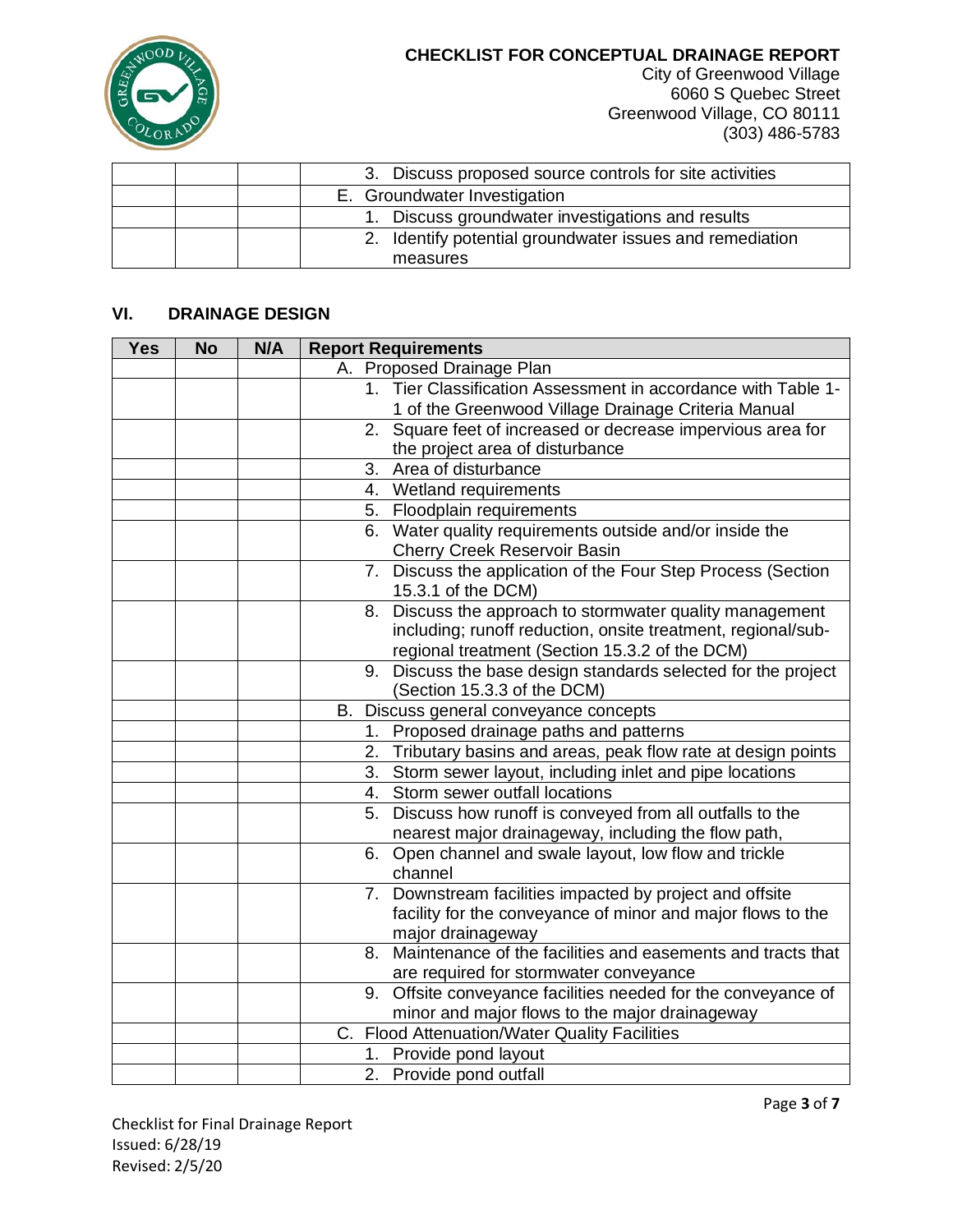

City of Greenwood Village 6060 S Quebec Street Greenwood Village, CO 80111 (303) 486-5783

| 3. Runoff conveyance from all pond outfall(s) to the nearest      |
|-------------------------------------------------------------------|
| drainageway, including a discussion of the flow path              |
| 4. Maintenance of the pond and easements and tracts that          |
| are required                                                      |
| D. Water Quality Enhancement                                      |
| Identify structural water quality practices<br>1.                 |
| Maintenance of the facility, easements, and tracts that are<br>2. |
| required for the water quality enhancement                        |
| 3. Source controls that are necessary to prevent the potential    |
| for illicit discharge from site activities                        |
| E. Floodplain                                                     |
| 1. Source of the floodplain information and level of detailed     |
| analysis including UDFCD FHAD or FEMA FIRM, and                   |
| Village Floodplain Development Regulations and                    |
| <b>Floodplain Development Permits</b>                             |
| 2. Discuss floodplain modifications                               |
| 3. Floodplain modification studies, including CLOMR and           |
| LOMR requirements (separate CLOMR/LOMER studies                   |
| are required and floodplain permit)                               |
| Groundwater<br>F.                                                 |
| Discuss improvements to mitigate groundwater                      |
| G. Additional Permitting Requirements                             |
| 1. Section 404 of the Clean Water Act                             |
| 2. Endangered Species Act                                         |
| Colorado Discharge Permit System Construction Permit<br>3.        |
| 4. Other Local, State and Federal requirement                     |

#### **VII. CONCLUSIONS**

| <b>Yes</b> | <b>No</b> | N/A | <b>Report Requirements</b>                                                                                                                                                                                                                                            |
|------------|-----------|-----|-----------------------------------------------------------------------------------------------------------------------------------------------------------------------------------------------------------------------------------------------------------------------|
|            |           |     | A. Compliance with Standards                                                                                                                                                                                                                                          |
|            |           |     | Greenwood Village                                                                                                                                                                                                                                                     |
|            |           |     | <b>UDFCD Criteria</b><br>2.                                                                                                                                                                                                                                           |
|            |           |     | Master Plans and UDFCD Outfall Systems Planning Study<br>3.                                                                                                                                                                                                           |
|            |           |     | Floodplain regulations<br>4.                                                                                                                                                                                                                                          |
|            |           |     | 5. Cherry Creek Basin Control Regulation No. 72                                                                                                                                                                                                                       |
|            |           |     | Waivers<br>В.                                                                                                                                                                                                                                                         |
|            |           |     | Provide the drainage criteria by section number for which a<br>waiver will be requested (Note: a request in writing<br>justifying the waiver request with all pertinent analysis must<br>be submitted for approval prior to approval of the Final<br>Drainage Report) |
|            |           |     | C. Drainage Concepts                                                                                                                                                                                                                                                  |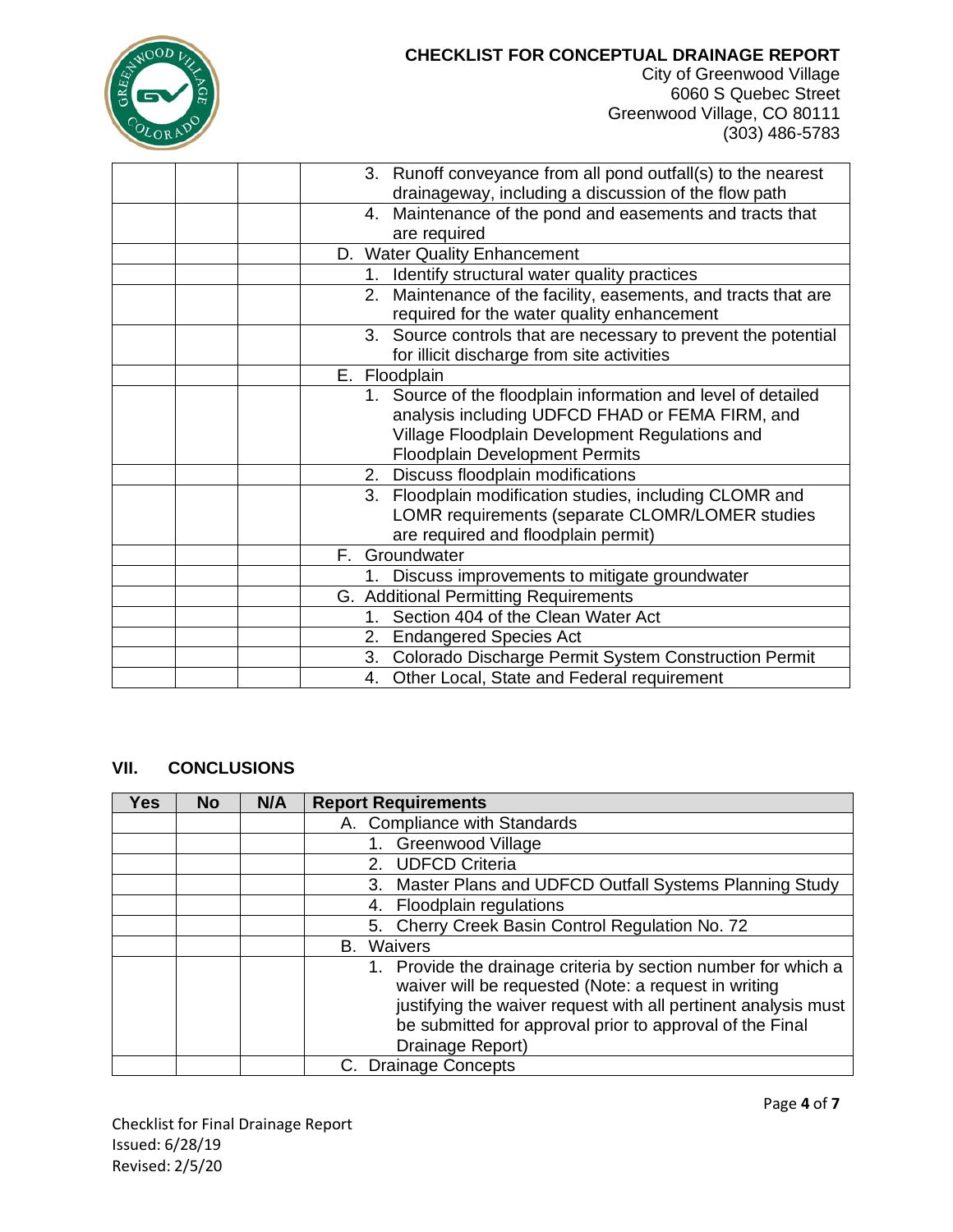

City of Greenwood Village 6060 S Quebec Street Greenwood Village, CO 80111 (303) 486-5783

|  | 1. Overall effectiveness of stormwater management design to |
|--|-------------------------------------------------------------|
|  | convey, store and treat stormwater                          |

#### **REFERENCES**

| <b>Yes</b> | <b>No</b> | N/A | <b>Report Requirements</b>                                           |
|------------|-----------|-----|----------------------------------------------------------------------|
|            |           |     | A. Reference all criteria, master plans, reports, or other technical |
|            |           |     | information used in development of the report                        |

#### **VIII. APPENDICES**

| Yes | <b>No</b> | N/A | <b>Report Requirements</b>                                    |
|-----|-----------|-----|---------------------------------------------------------------|
|     |           |     | A. Maps                                                       |
|     |           |     | 1. Vicinity Map                                               |
|     |           |     | Soil Survey Information<br>2.                                 |
|     |           |     | 3. Floodplain Map                                             |
|     |           |     | <b>B.</b> Hydrologic Calculations                             |
|     |           |     | Land use assumptions both on and off site<br>1.               |
|     |           |     | Runoff coefficients and time concentration<br>$2_{-}$         |
|     |           |     | Colorado Urban Hydrograph Procedure input parameters<br>3.    |
|     |           |     | <b>UDSWM Input parameters</b><br>4.                           |
|     |           |     | 5. Peak flow rate calculations for the minor and major storms |
|     |           |     | <b>Rainfall information</b><br>6.                             |
|     |           |     | CUHP/UDSWM input and output<br>7.                             |
|     |           |     | 8. Hydrograph data                                            |
|     |           |     | 9. Connectivity diagram showing relationship/connectivity of  |
|     |           |     | basins, conveyance facilities, detention ponds, and design    |
|     |           |     | points                                                        |
|     |           |     | 10. Floodplain hydrology information                          |
|     |           |     | C. Referenced Information                                     |
|     |           |     | 1. Pertinent portions of all referenced materials or drainage |
|     |           |     | reports                                                       |

#### **CHECKLIST FOR FINAL DRAINAGE PLAN I. OVERALL DRAINAGE PLAN**

| Yes | <b>No</b> | N/A | <b>Report Requirements</b>                                          |
|-----|-----------|-----|---------------------------------------------------------------------|
|     |           |     | A. 24" x 36" in size, 22" x 34" also acceptable when half size sets |
|     |           |     | will be produced                                                    |
|     |           |     | B. Title block and legend                                           |
|     |           |     | C. Show boundaries of entire development or project                 |
|     |           |     | D. Existing or proposed streets, roadways, or highways              |
|     |           |     | E. Show limits of all major basins, including off-site basins where |
|     |           |     | feasible                                                            |

Checklist for Final Drainage Report Issued: 6/28/19 Revised: 2/5/20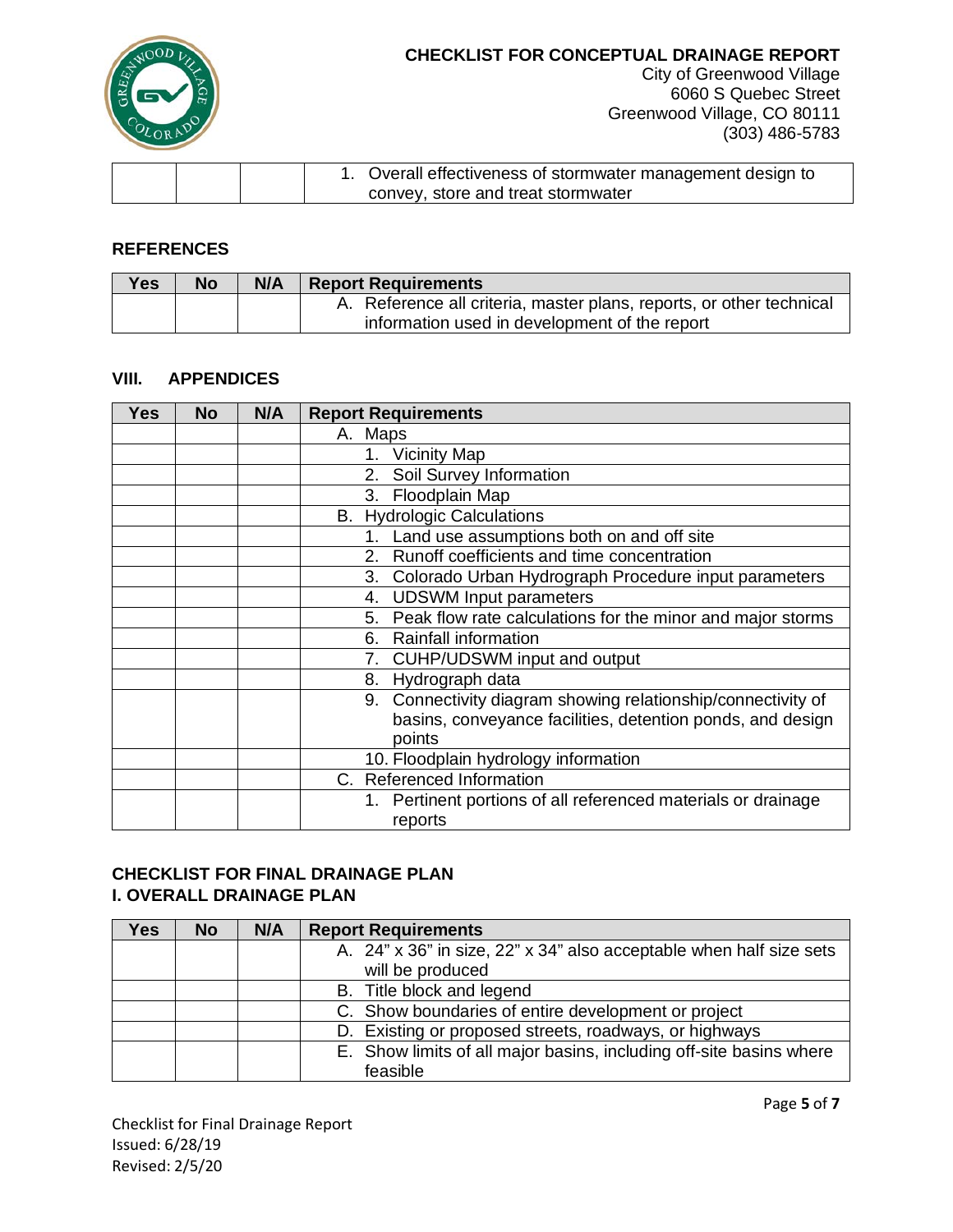

City of Greenwood Village 6060 S Quebec Street Greenwood Village, CO 80111 (303) 486-5783

|  | F. Drainage basin and sub basin boundaries                                                                                                                           |
|--|----------------------------------------------------------------------------------------------------------------------------------------------------------------------|
|  | G. General drainage patterns and flow paths, including those<br>entering and leaving the site                                                                        |
|  | H. Topographic information                                                                                                                                           |
|  | Identify existing stormwater management facilities, upstream,<br>downstream, or within the site, which will provide a stormwater<br>management function for the site |
|  | J. Overlay or figure showing layout of Detailed Drainage Plan<br>sheets                                                                                              |

## **II. DETAILED DRAINAGE PLANS**

| <b>Yes</b> | <b>No</b> | N/A | <b>Report Requirements</b>                                        |
|------------|-----------|-----|-------------------------------------------------------------------|
|            |           |     | A. 24" x 36" in size, 22" x 34" are acceptable sizes              |
|            |           |     | B. Title block and legend                                         |
|            |           |     | C. Scale 1"=20' to 1"=100', as required to show sufficient detail |
|            |           |     | D. Existing topographic contours with a 2' maximum contour        |
|            |           |     | interval. Contours must extend a minimum of 100' beyond the       |
|            |           |     | property line                                                     |
|            |           |     | E. Proposed topographic contours with a 2' maximum contour        |
|            |           |     | interval                                                          |
|            |           |     | F. Existing utilities and structures including irrigation ditches |
|            |           |     | G. Existing stormwater conveyance or storage facilities           |
|            |           |     | H. All property lines and easements with type of easements noted  |
|            |           |     | Adjacent development or ownerships<br>I.                          |
|            |           |     | J. Streets and roadways with right-of-way and flow line widths,   |
|            |           |     | type of curb and gutter or roadway swale, slopes flow             |
|            |           |     | directions and cross pans                                         |
|            |           |     | K. Proposed stormwater management facilities, including           |
|            |           |     | roadway swales, open channels, drainageways, storm sewers,        |
|            |           |     | culverts, detention ponds, water quality enhancement              |
|            |           |     | structures or features, non-structural control                    |
|            |           |     | L. Proposed outfall points and existing or proposed facilities to |
|            |           |     | convey runoff to the nearest drainageway                          |
|            |           |     | M. Location of all existing and proposed 100-year floodplain      |
|            |           |     | boundaries, including the source of designation. Floodplain       |
|            |           |     | change require separate CLOMR/LOMR report                         |
|            |           |     | N. Summary Runoff Table                                           |

| <b>GREENWOOD VILLAGE STAFF USE ONLY</b> |  |  |  |
|-----------------------------------------|--|--|--|
| <b>Reviewer Name</b>                    |  |  |  |
| <b>Date</b>                             |  |  |  |
| <b>Approve/Disapprove</b>               |  |  |  |